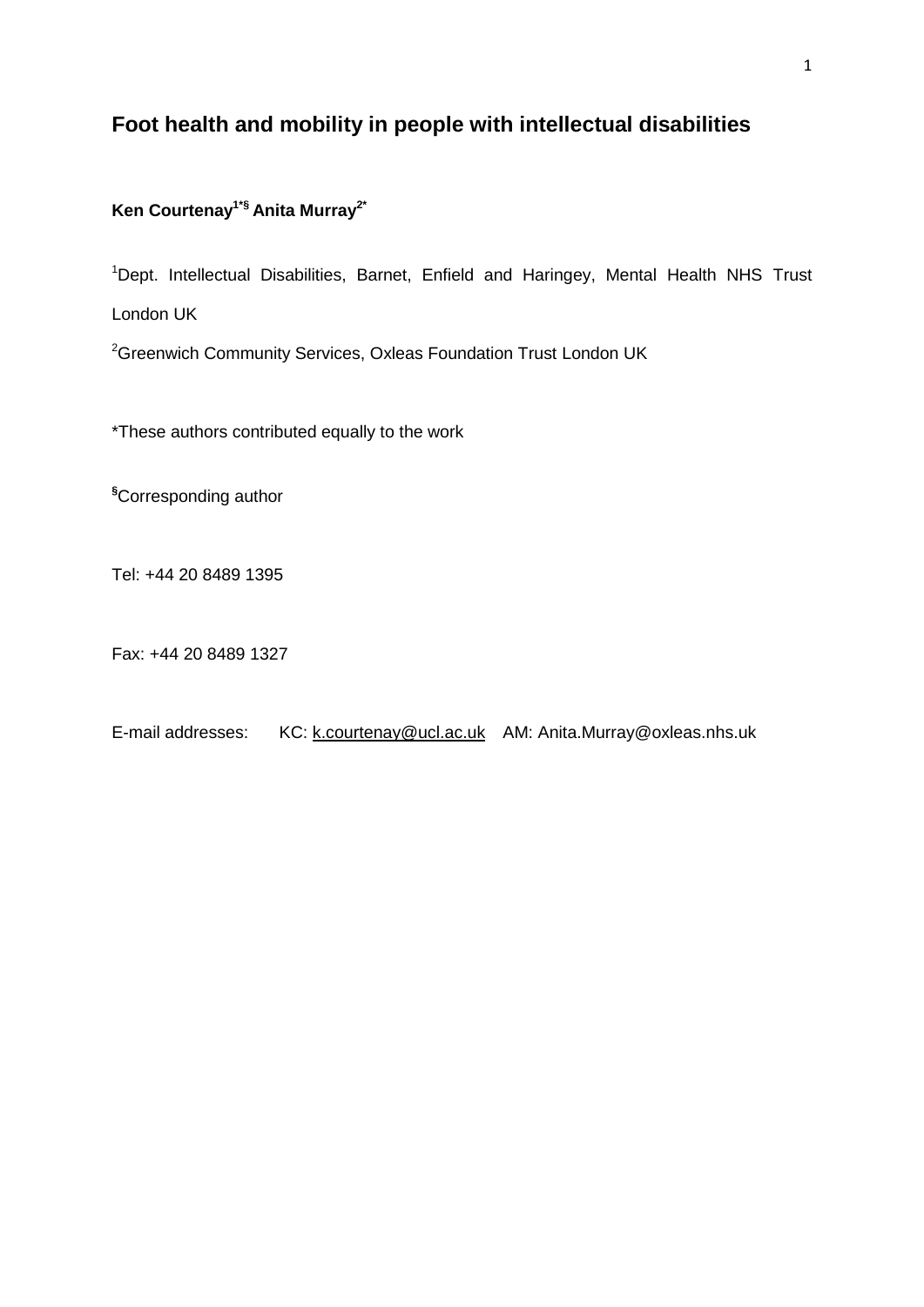### **Abstract**

Foot disorders affect people with intellectual disabilities and have an impact on their ability to mobilise in the community. The prevalence of foot disorders appears to be higher than in the general population. Foot problems are recognised as part of certain syndromes associated with intellectual disabilities. The Special Olympics has highlighted the increased prevalence and the nature of foot problems among athletes. The issues in the development of foot problems are related to knowledge among carers and people with ID of foot problems. The important issues in the management of foot problems include awareness by carers and podiatrists of foot disorders in people with intellectual disabilities, effective communication with the person, and the assessment of mental capacity by podiatrists when proposing interventions to manage the problems. Maintaining a person's mobility through active attention to their foot health has benefits not just for the person but their access to community life and reduced costs in meeting their health needs.

**Keywords:** podiatry, foot, intellectual disabilities, Down syndrome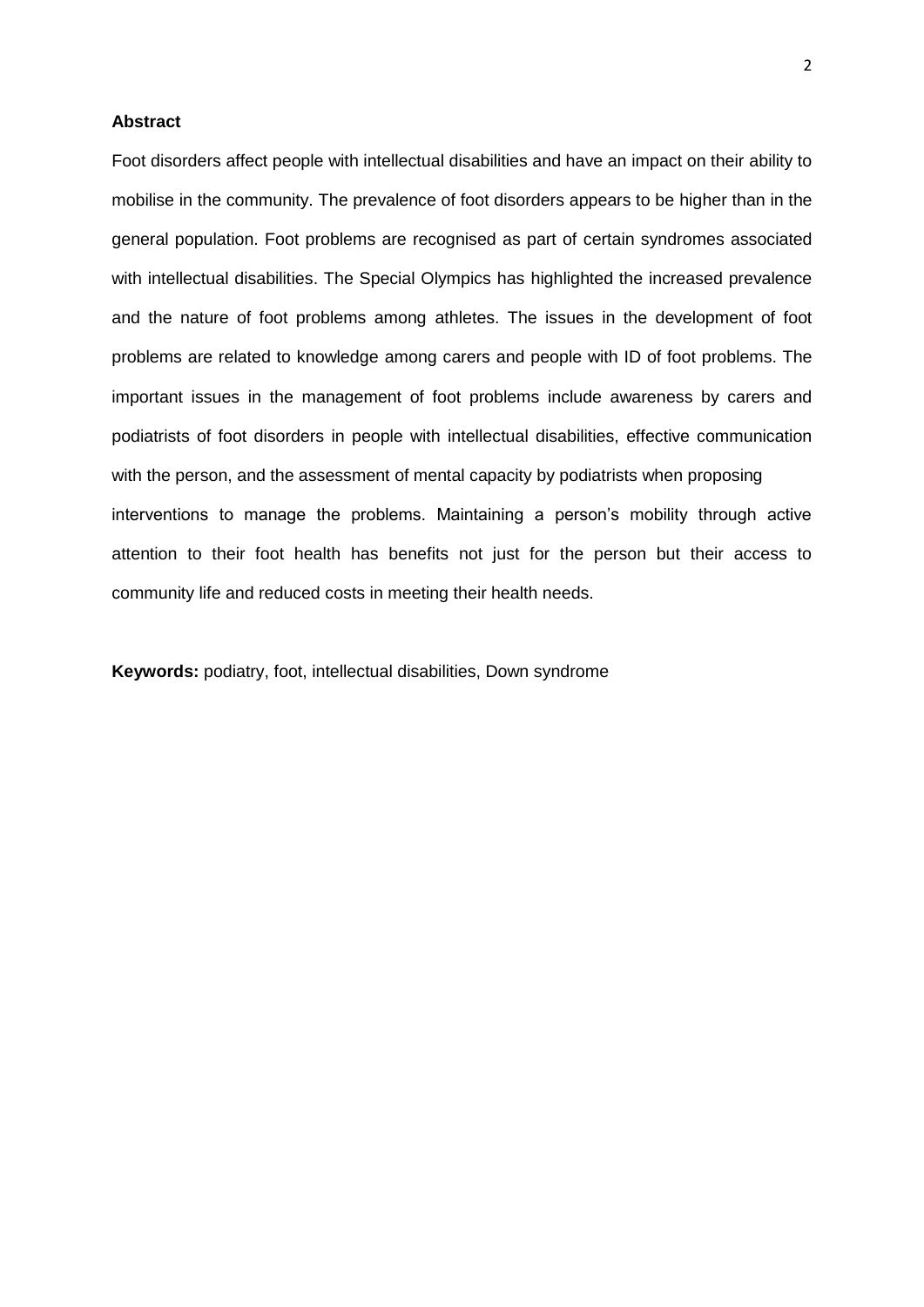#### **Introduction**

Feet are essential to an ability to mobilise independently or with support. The ability to mobilise without aid changes with age because muscles, bones, and ligaments weaken predisposing to injury and periods of immobility. For some people however, independent mobility is not always possible because of physical disorders or lower limb deformities. Lifelong attention to the health status of feet is important in order to treat foot disorders, relieve discomfort, and maintain good general health. Intellectual disability (ID) is associated with poorer health status and outcomes than in the general population (Cooper, Melville, & Morrison, 2004). Michael (2008) in the UK highlighted the health inequalities that affect people with ID and encouraged health care practitioners to consider their health needs when working with people with ID. Emerson and Baines (2012) report on the health inequalities affecting people with ID. Health inequalities are not only evident in the UK but are prevalent internationally (Lin, Wu, & Lee, 2003) illustrating the commonality of health problems among people with ID. This paper includes a review of the literature on foot problems in people with ID using the MESH terms podiatry, foot, intellectual disability and Down Syndrome. The databases Medline and PsychInfo were accessed. The authors describe common foot disorders, and discuss relevant issues in the management of foot disorders in people with ID.

# **Foot disorders and intellectual disabilities**

Foot health is characterised by a good blood circulation, absence of infection or inflammation, well-functioning sensation, and healthy skin and nails that allow the foot to be used when mobilising. Dysfunctions of the foot arise with abnormalities in structure, connective tissues, circulation, and the nerves supplying the foot. Even where the person cannot use the foot to mobilise, healthy tissues are important to prevent disease and avoid pain.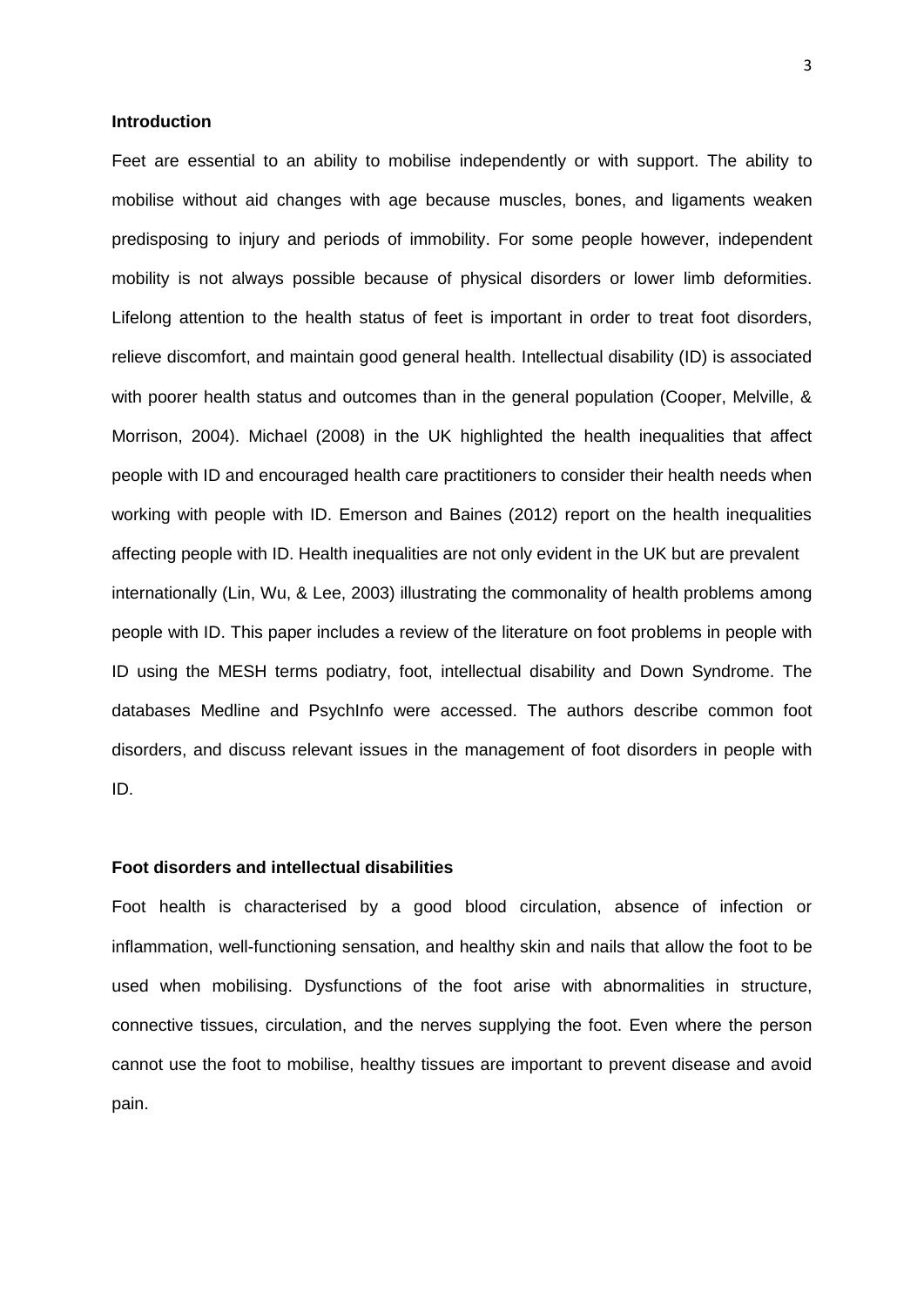Foot health is affected by many factors that include general physical health, diseases of the foot, and physical activity to help maintain tone and give strength to feet. Common health problems relevant to the foot include diabetes mellitus and peripheral vascular disease that predispose to poor circulation to the lower limbs that could lead to ulcer formation, infection, and disability. Specific disorders of the foot include bony abnormalities such as clubfoot or hallux valgus (bunion formation). The shape of the foot is maintained by bones and the connecting tissues of ligaments and small muscles. Laxity of these structures can lead to flatfoot but physical activity helps to strengthen the ligaments and muscles and therefore enhance mobility.

In a population sample in the UK considering foot disorders and disability, 63% of respondents reported disorders of the foot and 10% complained of foot pain (Garrow, Silman, & Macfarlane, 2004). Molgaard, Lundbye-Christensen, & Simonsend, (2010) detected a prevalence rate of foot pain of 30.4% in a Danish sample. Hill, Gill, Menz, & Taylor, (2008) in Adelaide, Australia reported on a sample in the general population where 17% experienced foot pain. Disorders of the foot are especially common in people with diabetes mellitus presenting with ulceration of the skin, infections, sensory impairments, and pain. Walters, Gatling, Mullee, & Hill, (1992) found a prevalence of foot ulceration of 7.4% in people with diabetes mellitus compared with 2.5% without the disease. In Scotland, Leese, Stang, Mcknight, & Scottish Diabetes Foot Action Group, (2011) reported the incidence of foot ulceration among people with diabetes was 2.5% highlighting the effect of diabetic complications on feet and their potential impact on the function of the foot.

The prevalence of foot disorders in people with ID is uncertain because of few epidemiological studies. Cooper (1998) reported higher rates of physical health problems including immobility and arthritis among a group of adults with ID over 65 years compared with a younger group of adults with ID. Fractures of the extremities are more common among mobile adults with ID compared with non-weight bearing, non-ambulant adults who

4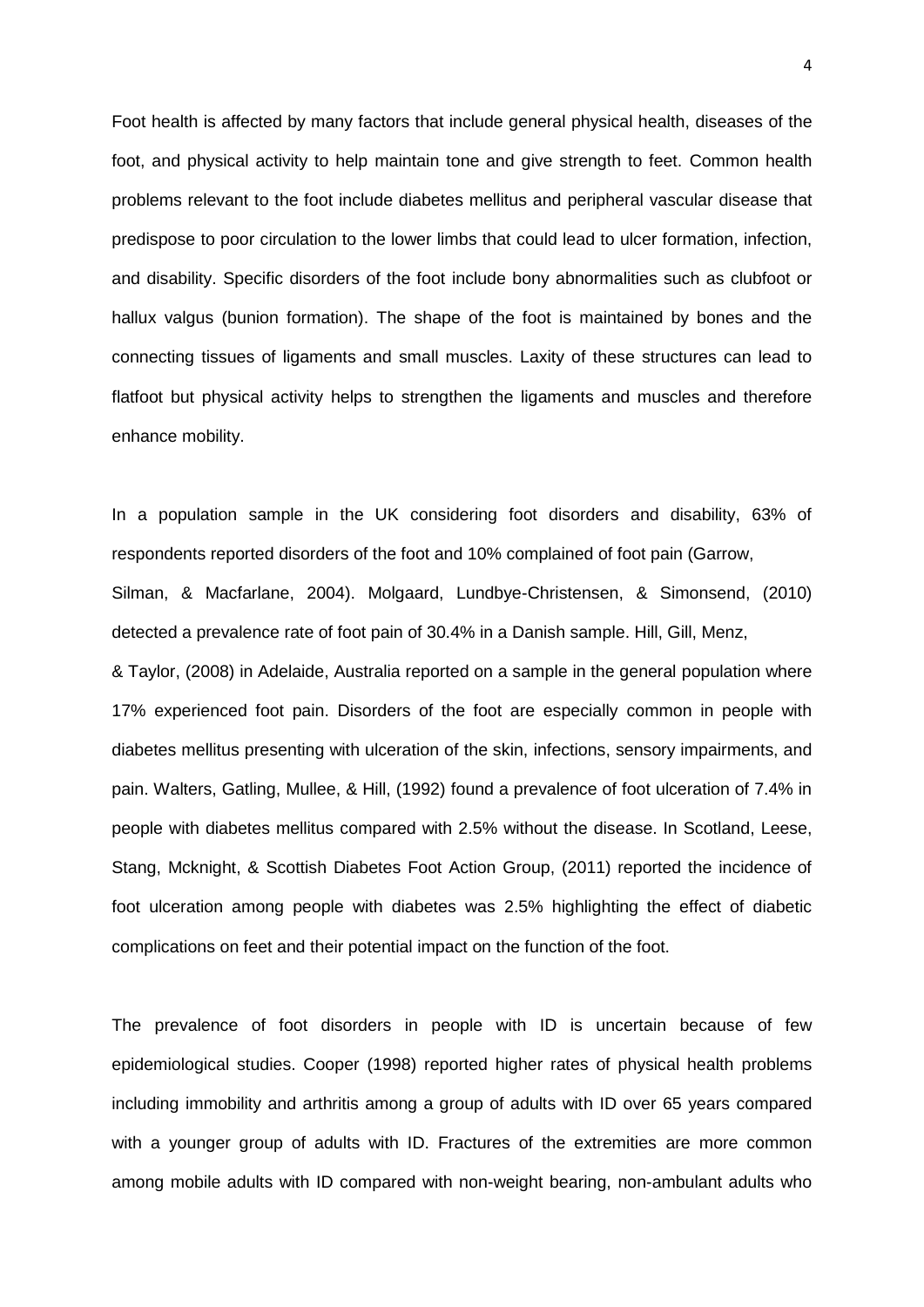experience more fractures of the long bones such as the femur (Glick, Fischer, Heisey, Leverson, & Mann, 2005). Fractures of the bones of the foot increase with age as bones become more decalcified suggesting that weight-bearing is important in enhancing bone density and thus reduce the risk of long bone fracture.

Disorders of the foot are associated with certain syndromes that are more common in people with ID for example, Down syndrome. People who do not have syndromic disorders have more foot problems than would be found among the general population (Prasher, Robinson, Krishnan, & Chung, 1995). Ill fitting footwear and poor foot hygiene are important contributors to poor foot health by causing pressure on the foot or facilitating infections to develop on the skin (Jenkins, Cooper, O'Connor, Watanabe, & Wills, 2011). In a community survey on access to health services by people with ID, Lennox, Nadkarni, Moffat, & Robertson, (2003) found foot disorders and mobility problems among 50% of subjects. In the survey 72% of people had known foot disorders that had not been assessed by a podiatrist. This raises an issue of access to healthcare in general and especially to foot care services.

The Special Olympics (SO) has provided opportunities for assessments of the health of people with ID highlighting the prevalence of foot disorders even among Special Olympians. The causes of the most common foot problems are lax ligaments, abnormal gait and movement, and skin conditions due to poor hygiene and ill-fitting footwear (Jenkins et al., 2011). Among Special Olympians with Down Syndrome the ankle joint was the second most common joint injury (Batts, Glorioso, & Williams,1998). The Fit Feet programme of the Special Olympics prospectively collects data on the foot health of competing athletes at the SO events indicating that foot and ankle problems have a direct effect on performance. Conventional sports footwear is not always appropriate to the shape of athletes' feet that can lead to injury and disability (Special Olympics 2006). Appropriate training is important for athletes when preparing for competitions in order to avoid injury (Platt, 2001).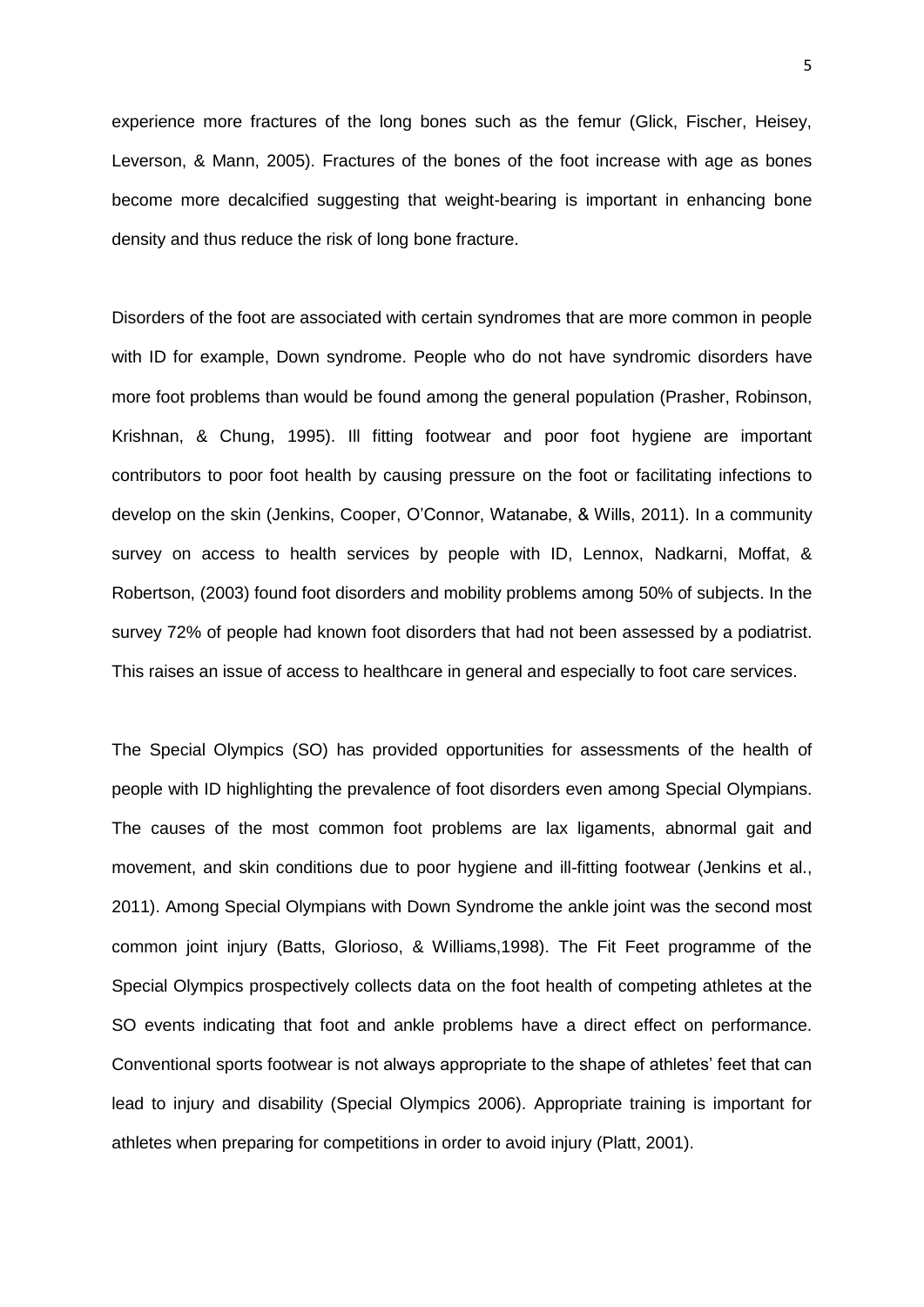#### **Syndromic disorders and the foot**

Genetic or chromosomal syndromes associated with intellectual disabilities can have effects on foot health either directly, where foot anatomy is altered or neuroapathy is a feature of the syndrome (Smith Magenis Syndrome), or indirectly where the consequences of lifestyle factors for example, obesity (Prader Willi Syndrome), have an impact on the foot. Three syndromes are considered because of their associations with foot disorders.

### *Down syndrome*

Down syndrome (DS) is the commonest chromosomal disorder among people with intellectual disability. Foot disorders in people with Down syndrome are more common when compared with people without DS (Prasher et al., 1995). The common foot disorders in DS are pes planus (flat feet) and abnormal pressure prints. The causative factors are related to laxity of the muscles and ligaments of the foot. Concolino, Pasquizzi, Capalbo, Sinopoli, & Strisciuglio, (2006) found a high prevalence of foot disorders among 50 children compared with children without DS and recommended the importance of regular podiatric assessment. These findings were supported by Mik, Gholve, Scher, Widmann, & Green, (2008) who estimated that 20% of all children with Down syndrome have orthopaedic problems that include foot disorders. Flatfoot in DS is common and can directly affect a person's mobility especially as they grow older since people with DS appear to age earlier (Smith & Ulrich, 2008).

## *Prader-Willi syndrome (PWS)*

Prader-Willi syndrome (PWS) is a genetic disorder of chromosome 15 (Prader, Labhart, & Willi, 1956). Small feet, less than the tenth percentile for height age, is recognised as a minor criterion in the consensus diagnostic criteria for PWS (Holm, Cassidy, & Butler, 1993). Among 36 adults with PWS, kyphoscoliosis, a disorder of the spine, was associated with foot abnormalities and limb mal-alignment of the foot suggesting that full orthopaedic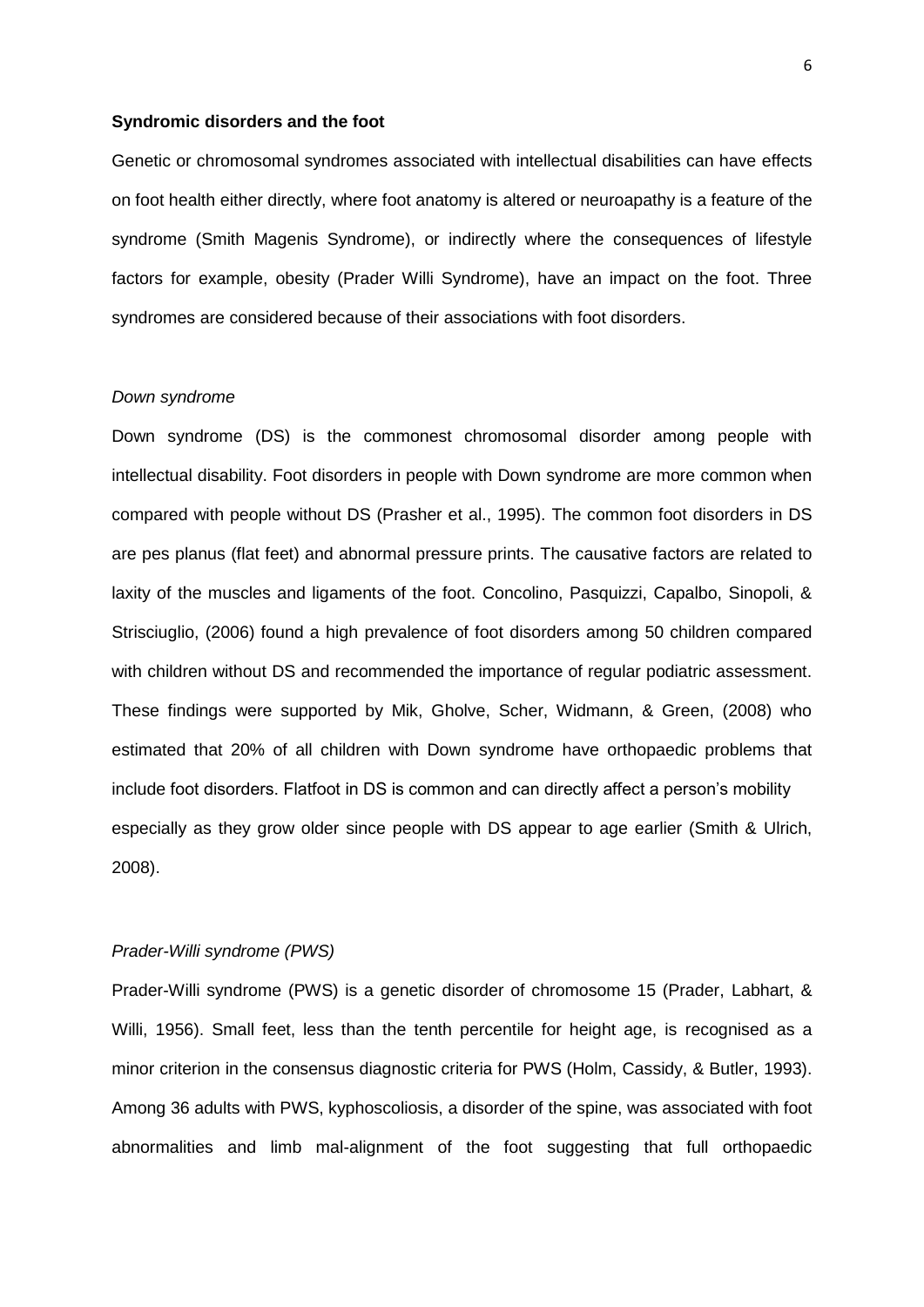assessments should be carried out in adults with PWS (Shim, Lee, Seo, Koo, & Jin, 2010). Hudgins and Cassidy (1991) reported that foot length in adults with PWS is proportionately smaller than hand length and Eiholzer et al., (2009) demonstrated that growth hormone treatment over six years did not increase foot length in children with PWS.

## *Smith Magenis Syndrome (SMS)*

Smith Magenis Syndrome is a genetic disorder of chromosome 17 that has well described physical health difficulties including foot disorders (Smith et al., 1986). Spilsbury and Mohanty (2003) reported on the orthopaedic characteristics of adults with SMS that included flat feet, short toes, and poor walking ability. People with SMS have decreased sensation of their extremities and are at risk of injury to the feet that could lead to ulceration of the foot. Attention to the peripheral nervous system is important when caring for people with SMS to avoid injury by advising on wearing appropriate footwear to minimise the occurrence of pressure sores.

# **Managing foot disorders in people with ID**

The management of foot disorders in people with ID can be difficult because of factors associated with the person, the cause of the intellectual disability, and their carers. Knowledge of these is important to the practitioner in achieving successful positive outcomes in the foot health of the person. Such factors include, gait management, footwear, and effective communication with the person.

## *Footwear*

Prasher et al., (1995) highlighted the importance of appropriate footwear for children with Down syndrome (DS) who require wider shoes because of the shape of their feet.

Selby-Silverstein, Hillstrom, & Palisano, (2001) described the benefit of foot orthoses in children with DS by decreasing heel eversion when standing and walking. On account of the inherent foot shapes of adults with DS, standard sports footwear does not always fit the feet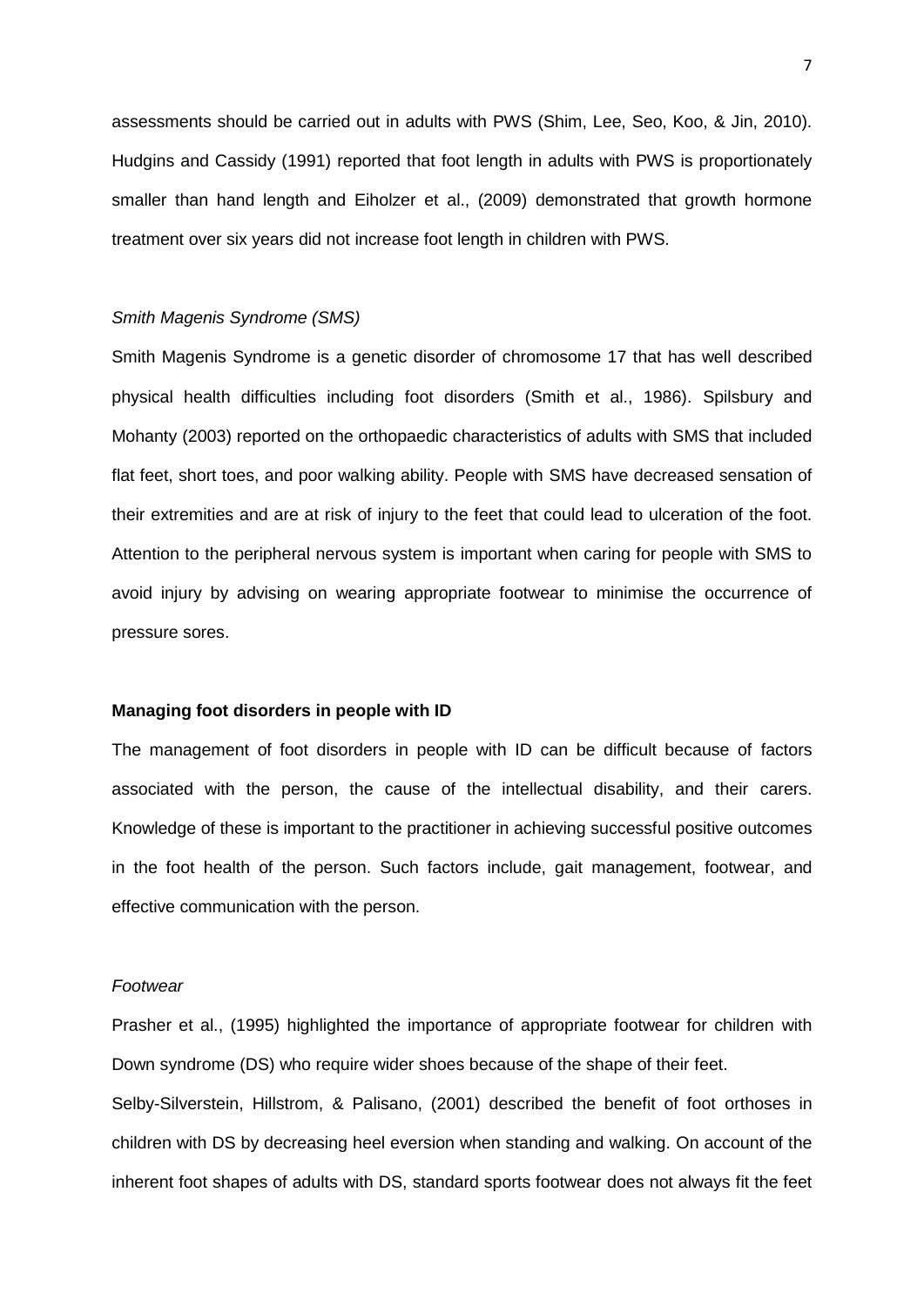of Special Olympic athletes with DS that can cause tendonitis, blisters, and sensory injuries (Tanji, 1991). Platt (2001) emphasised the importance of appropriate footwear in Special Olympians to avoid foot and ankle injuries. Where 'off the shelf' trainers or shoes are not suitable, musculoskeletal assessment by a podiatrist and orthotist may be appropriate.

# *Gait*

Gait is the movement pattern that a person uses when mobilising either walking or running. Agiovlasitis, Yun, Pavol, McCubbin, & Kim (2008) compared transition speeds from walking to running between adults with ID and a group without ID. The results indicated that people with ID are slower in changing from walking to running. Plantar pressures can be measured using pressure analysis equipment and bespoke orthotics fitted to avoid damage to tissues caused by excessive pressure on the joints and soft tissues. This can have a positive effect on the person's gait pattern and reduce foot problems for example pain and strain, and reduce the risk of falling. As people grow older, disorders of gait and movement are more common and interventions to promote stability should help to improve and maintain optimal mobility in adults with Down Syndrome (Smith & Ulrich, 2008).

# *Communication*

The podiatric therapies offered to people with ID are the same as for other people and should follow recommended guidelines for example, in diabetic foot care (NICE 2004). Special attention by the podiatrist to the intellectual disability of the person is required to achieve good outcomes because of problems in understanding information given to them by others. People with ID have different communication abilities that podiatrists need to be sensitive to. Learning about the communication abilities of the person can be time well spent that should enhance adherence to treatment plans. Presenting information in a format that the person understands and using pictorial materials can be effective in helping to achieve good outcomes. Communication materials in appropriate formats are freely available for use with people who have communication difficulties (www.easyhealth.org.uk). People with ID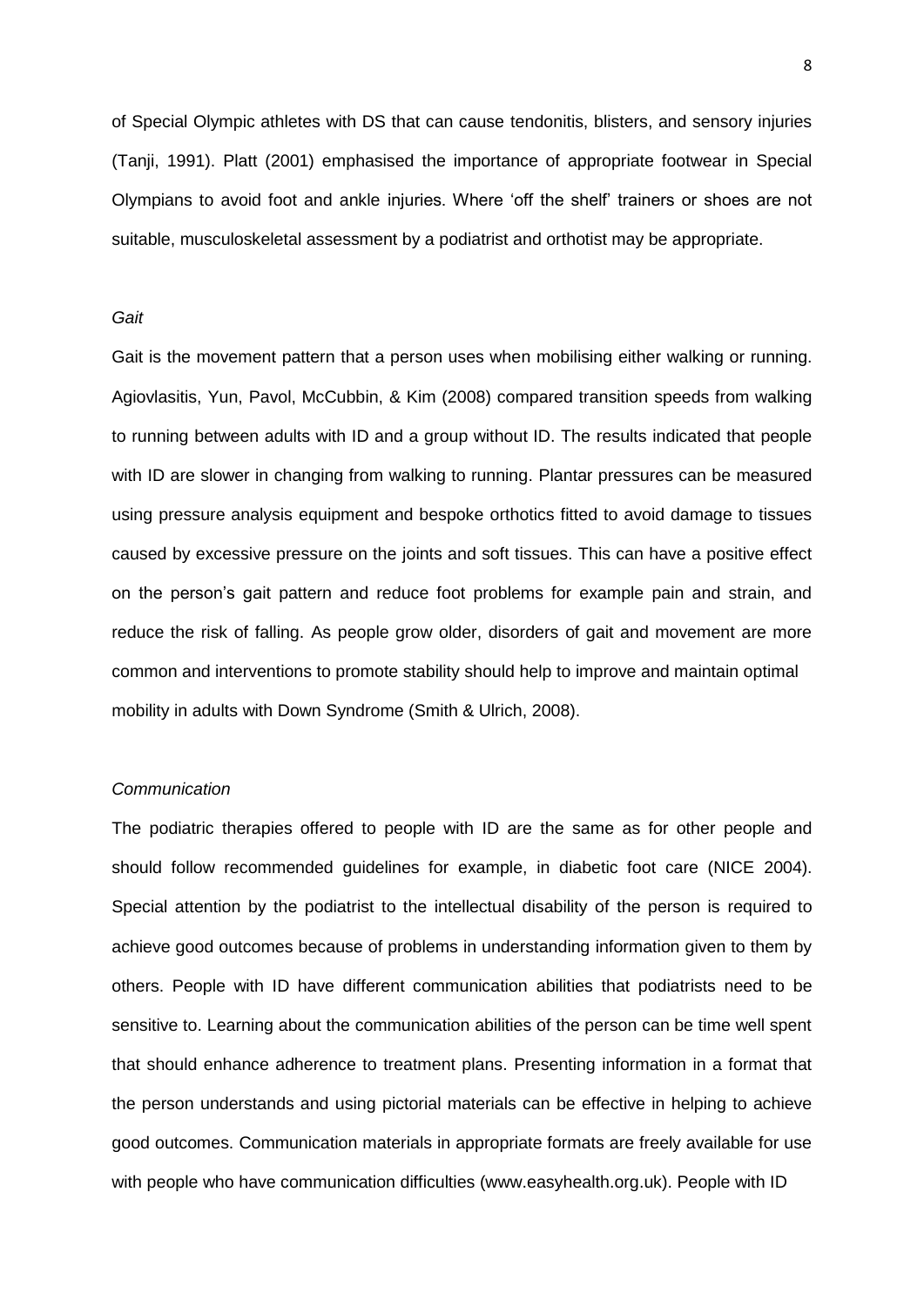often rely on carers to be aware of their health needs who in turn might not be informed on disease presentation and the risks of not adhering to treatment plans. For this reason, education of carers and their involvement in managing foot care is crucial in helping to maintain the person's independence and mobility.

#### **Mental capacity**

Kent and King (2011) highlight the importance of assessing mental capacity in adults with ID when podiatrists propose interventions as part of their podiatric management plan. All interventions recommended by podiatrists require the consent of the person regardless of the level of invasion of the intervention. For this reason, presenting information in a format that people with ID can understand is essential to enhance their capacity to take informed decisions on their foot health. Such methods require skill and time in order to be successful but with the help of carers and specialists in communication methods, podiatrists can achieve good outcomes in foot care.

#### **Mobility among people with ID**

Maintaining the mobility of people with ID is important because those with poor mobility have greater care needs and increased care costs than people who are active and mobile (Cleaver, Ouellette-Kuntz, & Hunter, 2009). Maintaining and enhancing mobility has added benefits to the general health of the person and the quality of life that they enjoy. Access to transport systems has health and social benefits to people with ID. Valuing People Now (2009) in the UK promotes the facilitation of community access for adults with ID. Providers of transport are encouraged to assess the accessibility of their vehicles and transport systems for adults with ID. Audit standards against which transport systems can be measured include facilities for wheelchair users.

## **Future**

Further research on foot problems in people with ID is required to understand the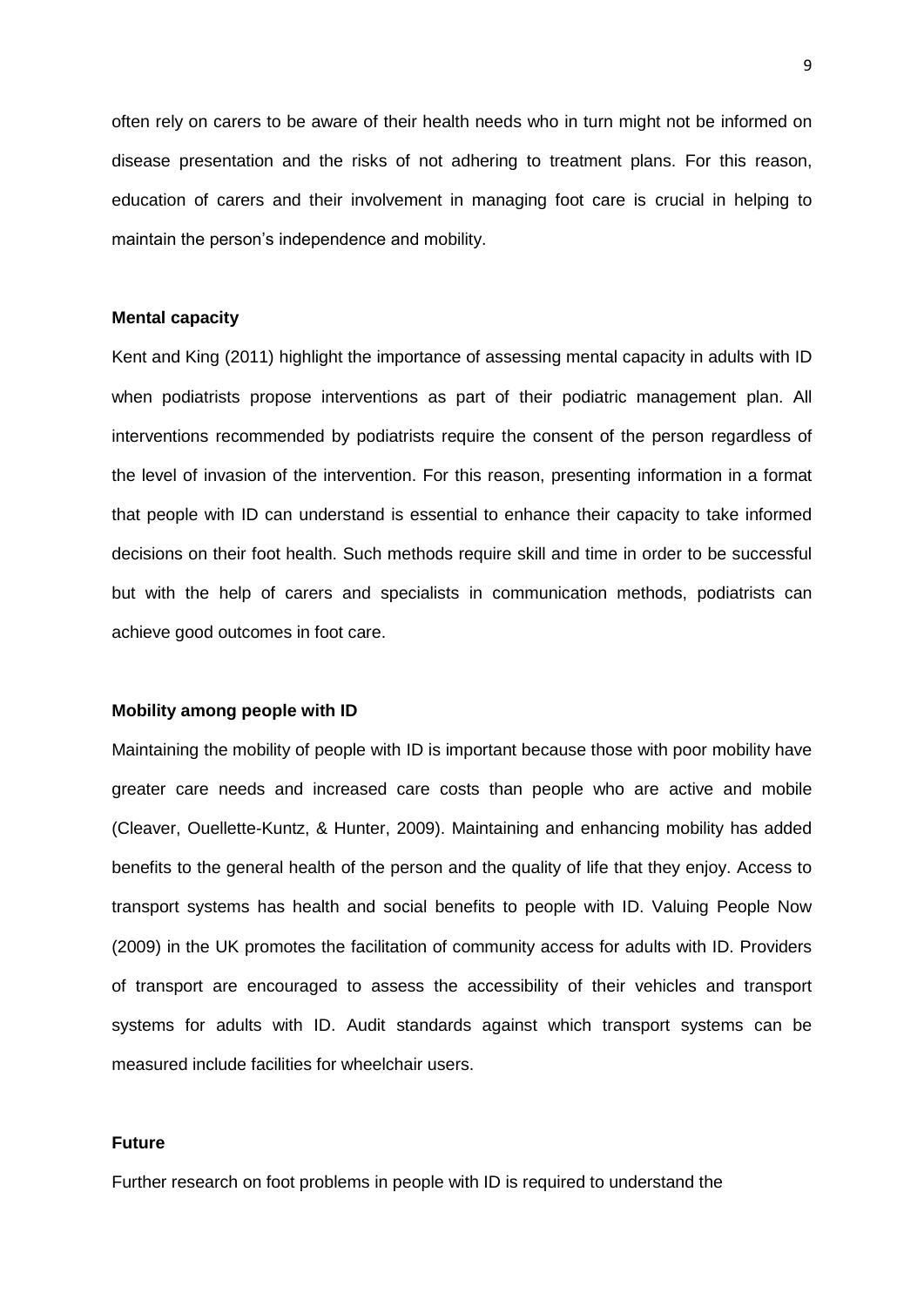prevalence of foot disorders, their characteristics, and the application of effective treatments tailored to the needs of people with ID. It will be important to learn what factors in the lives of people with ID contribute to the development of foot disorders and how they can be supported to avail of current treatments. Access to podiatric services has been highlighted and understanding the barriers to care for people with ID is an important area for investigation. Mental capacity is essential in gaining consent and enhancing adherence to management, and thus further exploration of methods to enhance mental capacity of people with ID on foot disorders is required. Promoting good foot health among people with ID considering the health risks they currently experience depends on podiatrists and carers recognising foot disorders and their presentation in people with ID. In this way, mobility can be maintained or improved that would contribute to better health outcomes for people with ID.

# **Conclusion**

Foot problems are common from childhood to adulthood among people with ID. Bony deformities of the foot, general health disorders, musculoskeletal disorders and inappropriate footwear contribute to the development of foot disorders. People with ID do not have good access to podiatric services even when foot problems are well-known. People with syndromic disorders have a high prevalence of foot disorders often because of lax muscles and ligaments in the foot. To effectively manage foot disorders in people with ID, good communication with the person is essential to help understanding and adherence to treatment plans. Attention to a person's foot health has important benefits to their health, social functioning and mobility.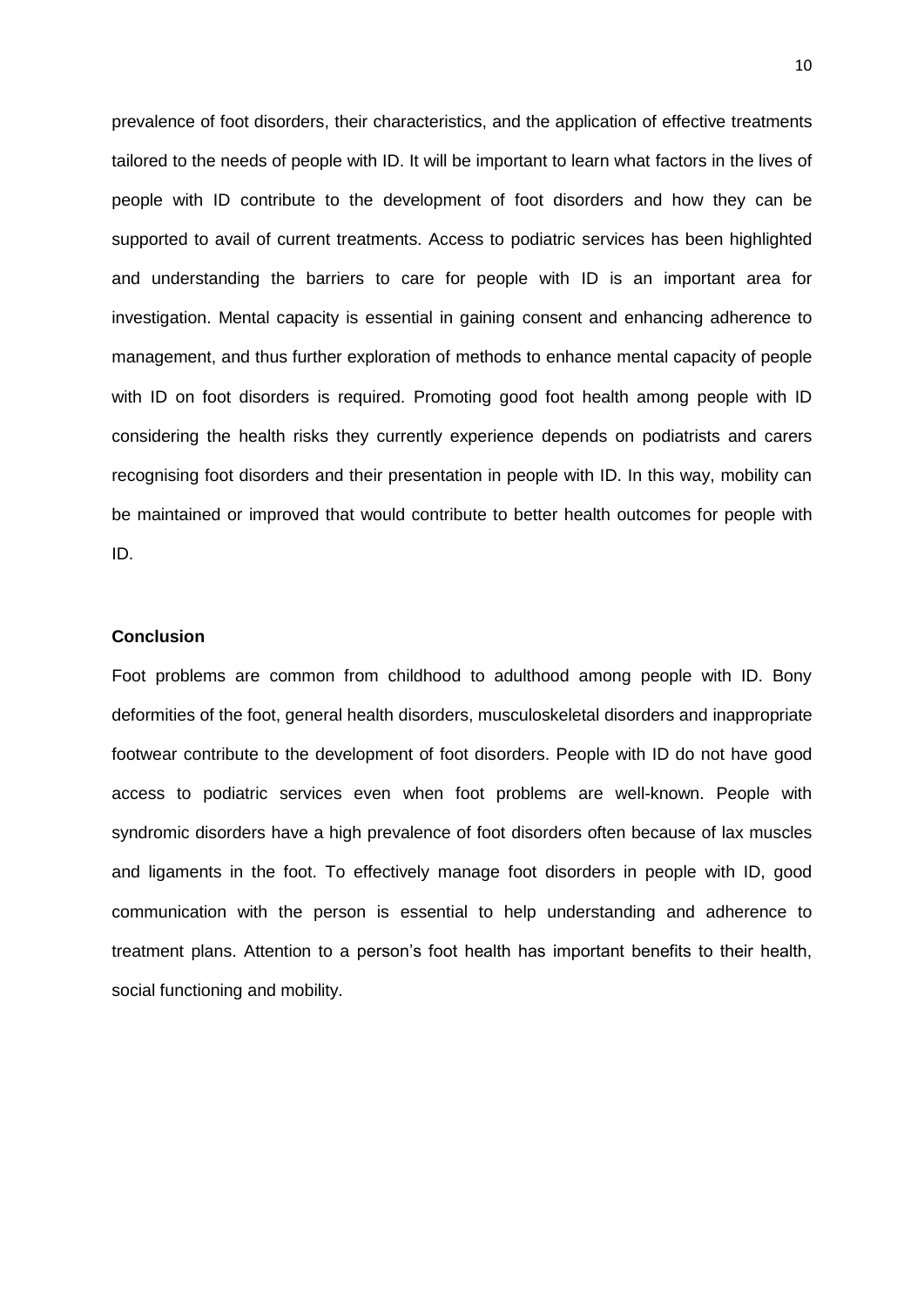#### **References**

Agiovlasitis, S., Yun, J., Pavol, M.J., McCubbin, J.A., Kim, S. (2008). Gait transitions of persons with and without intellectual disability. *Research Quarterly for Exercise and Sport, 79(4), 487-494(8)*

Batts, K.B., Glorioso, J.E. Jr., & Williams, M.S. (1998). The medical demands of the special athlete. *Clinical Journal of Sports Medicine, 8, 22-25.*

Cleaver, S., Ouellette-Kuntz, H., & Hunter, D. (2009). The Prevalence and Severity of Physical Mobility Limitations in Older Adults with Intellectual Disabilities. *Journal of Applied Research in Intellectual Disabilities, 22, 477–486.*

Concolino, D., Pasquzzi, A., Capalbo, G., Sinopoli, S., & Strisciuglio, P. (2006). Early detection of podiatric anomalies in children with Down syndrome. *Acta Pediatrica, 95(1), 17-20.*

Cooper, S.A. (1998). Clinical study of the effects of age on the physical health of adults with mental retardation. *American Journal on Mental Retardation, 102(6), 582-589.*

Cooper, S.A., Melville, C., & Morrison, J. (2004). People with intellectual disabilities. *British Medical Journal, 329, 414-415.*

Dept. of Health. (2009). *Valuing People Now: a new three-year strategy for people with learning disabilities.* Retrieved from http://www.dh.gov.uk/en/Publicationsandstatistics/Publications/PublicationsPolicyAnd Guidance/DH\_093377

Eiholzer, U., Meinhardt, U., Gallo, C., Schlumpf, M., Rousson, V., & l'Allemand, D.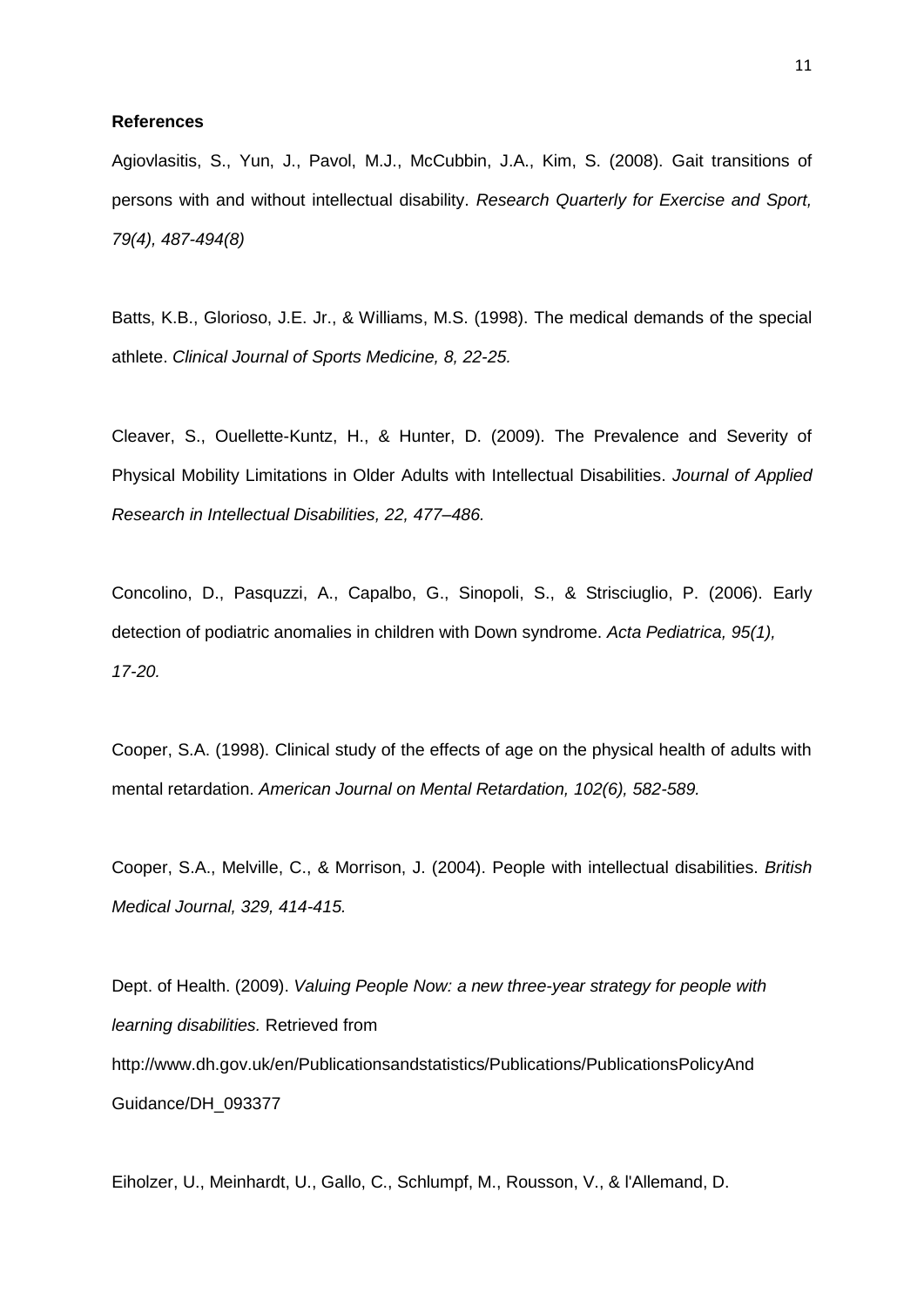(2009). Association between foot growth and musculoskeletal loading in children with Prader-Willi syndrome before and during growth hormone treatment. *Journal Pediatrics, 154(2), 225-229.*

Emerson, E., & Baines, S. (2012).Health Inequalities & People with Learning Disabilities in the UK: 2010. Retrieved from www.improvinghealthandlives.org.uk

Garrow, A.P., Silman, A.J., & Gary J. Macfarlane, G.J. (2004). The Cheshire Foot Pain and Disability Survey: a population survey assessing prevalence and associations. *Pain 110, 378–384.*

Glick, N.R., Fischer, M.H., Heisey, D.M., Leverson, G.E., & Mann, D.C. (2005). Epidemiology of fractures in people with severe and profound developmental disabilities. *Osteoporosis International, 16, 389-396.*

Hill, C.L., Gill, T.K., Menz, H.B., & Taylor, A.W. (2008). Prevalence and correlates of foot pain in a population-based study: the North West Adelaide health study. *Journal of Foot and Ankle Research 1:2.*

Holm, V.A., Cassidy, S.B., & Butler, M.G. (1993). Prader-Willi syndrome: consensus diagnostic criteria. *Pediatrics, 91, 398–402.*

Hudgins, L., & Cassidy. S.B. (1991). Hand and foot length in Prader-Willi syndrome. *American Journal of Medical Genetics, 41(1), 5-9.*

Jenkins, D.W., Cooper, K., O'Connor, R., Watanabe, L., & Wills, C. (2011). Prevalence of podiatric conditions seen in Special Olympics athletes: structural, biomechanical and dermatological findings. *The Foot, 21, 15-25.*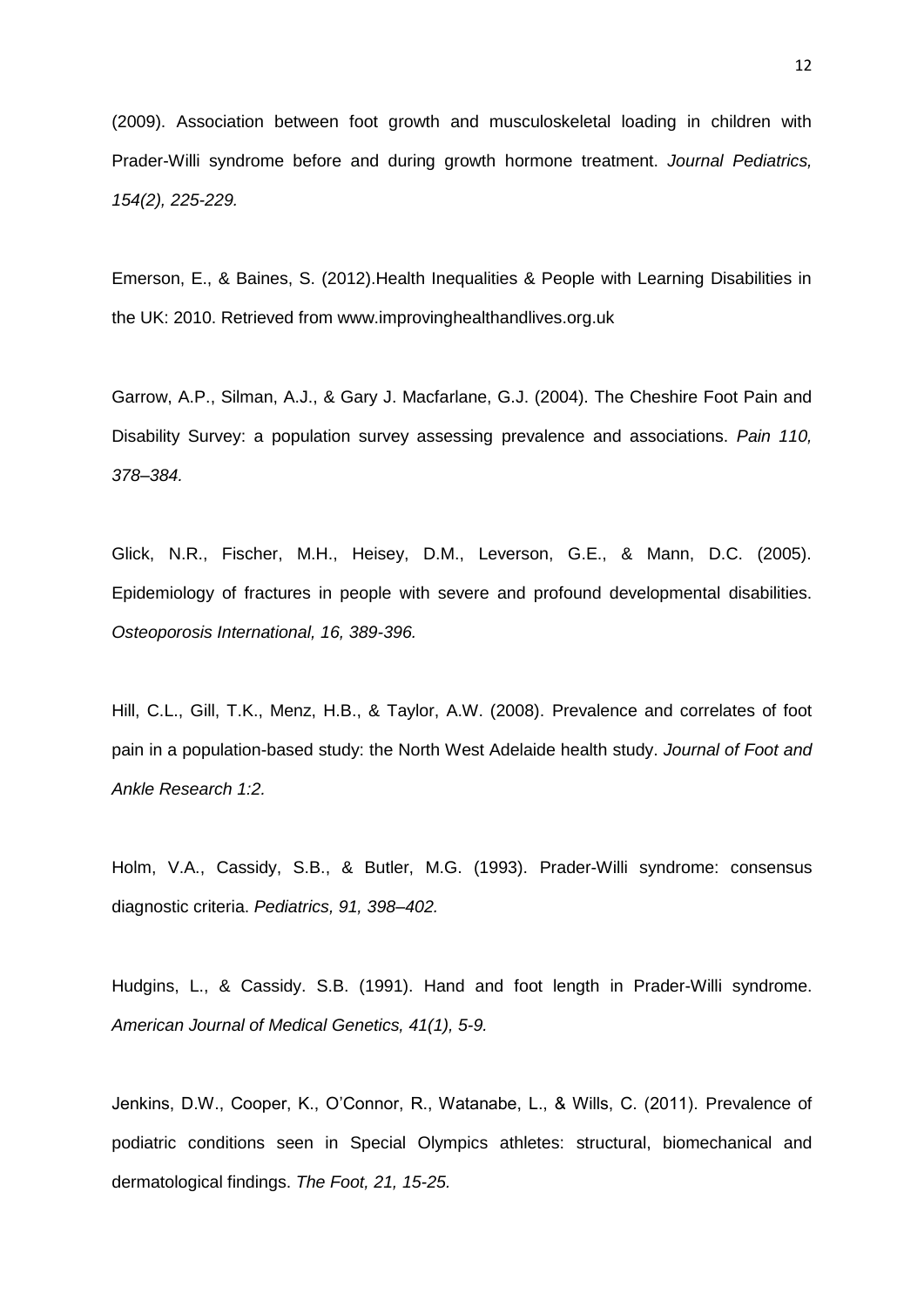Kent, A., & King, L. (2011). Implications of the Mental Capacity Act for foot care. *Learning Disability Practice, 14(4), 18-21.*

Leese, G.P., Stang, D., Mcknight, J.A., & Scottish Diabetes Foot Action Group (2011). A national strategic approach to diabetic foot disease in Scotland: changing a culture. *British Journal of Diabetes & Vascular Disease 11, 69 – 73.* doi: 10.1177/1474651411407389.

Lennox, T.N., Nadkarni, J., Moffat, P., & Robertson, C. (2003). Access to services and meeting the needs of people with learning disabilities. *Journal of Learning Disabilities, 7(1), 34-50.*

Lin, J.D., Wu, J.L., & Lee, P.N. (2003). Healthcare needs of people with intellectual disability in institutions in Taiwan: outpatient care utilization and implications. *Journal of Intellectual Disability Research, 47(3), 169–180.*

MENCAP. Retrieved from http://www.easyhealth.org.uk

Michael, J. (2008). Healthcare for all: report of the independent inquiry into access to healthcare for people with learning disabilities. Retrieved from http://www.dh.gov.uk/en/Publicationsandstatistics/Publications/PublicationsPolicyAndGuidan ce/DH\_099255

Mik, G., Gholve, P., Scher, D., Widmann, R., & Green, D. (2008). Down syndrome: orthopedic issues. *Current Opinion in Pediatrics, 20(1), 30-36.*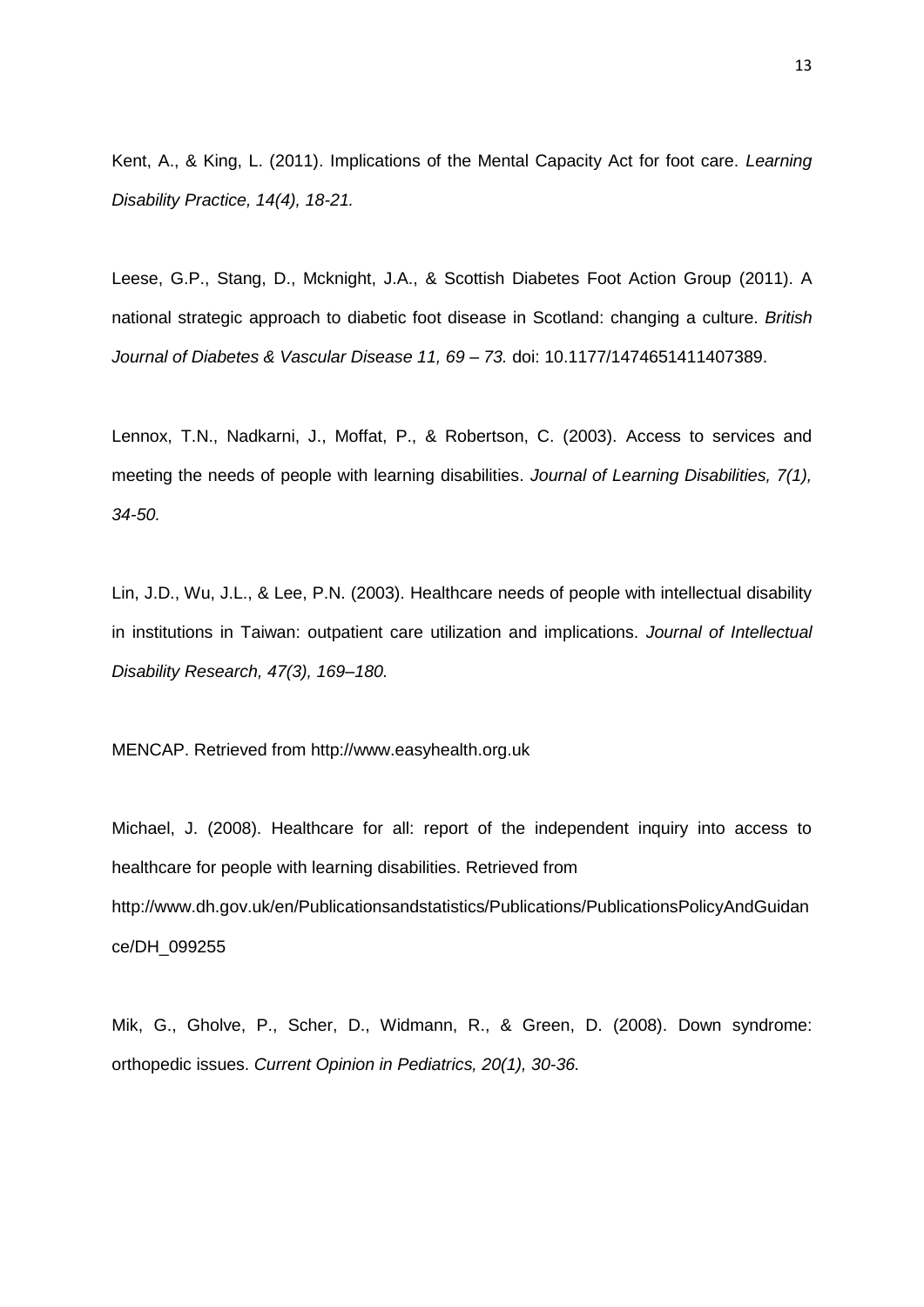Molgaard, C., Lundbye-Christensen, S., & Simonsend, O. (2010). High prevalence of foot problems in the Danish population: A survey of causes and associations. *The Foot 20, 7–11.*  DOI:10.1016/j.foot.2010.03.002.

National Institute Health Clinical Excellence Guidance. (2004). *Clinical Guidelines 10 Type 2 Diabetes – footcare.* Retrieved from http://guidance.nice.org.uk/CG10/Guidance/pdf/English

Platt, L. (2001). Medical and orthopaedic conditions in Special Olympics athletes *Journal of Athletic Training, 36(1), 74-80*

Prader, A., Labhart, A., & Willi, H. (1956). A syndrome of obesity, short stature, cryptorchidism and myoclonic mental retardation in the newborn. *Schweiz Med Wochenschr, 86, 1260–1261.*

Prasher, V.P., Robinson, L., Krishnan, V.H.R., & Chung, M.C. (1995). Podiatric disorders among children with Down syndrome and learning disability. *Developmental Medicine & Child Neurology, 37(2), 131-134.*

Special Olympics Healthy Athletes Fit Feet Manual (2006). Retrieved from http://media.specialolympics.org/soi/files/healthy-athletes/fit\_feet\_manual.pdf

Selby-Silverstein, L., Hillstrom H.J., & Palisano, R.J. (2001). The effect of foot orthoses on standing foot posture and gait of young children with Down syndrome. *Neurorehabilitation, 16(3), 183-193.*

Shim, J.S., Lee, S.H., Seo, S.W., Koo, K.H., & Jin, D.K. (2010). The Musculoskeletal Manifestations of Prader-Willi Syndrome. *Journal of Pediatric Orthopaedics, 30(4), 390-395.*